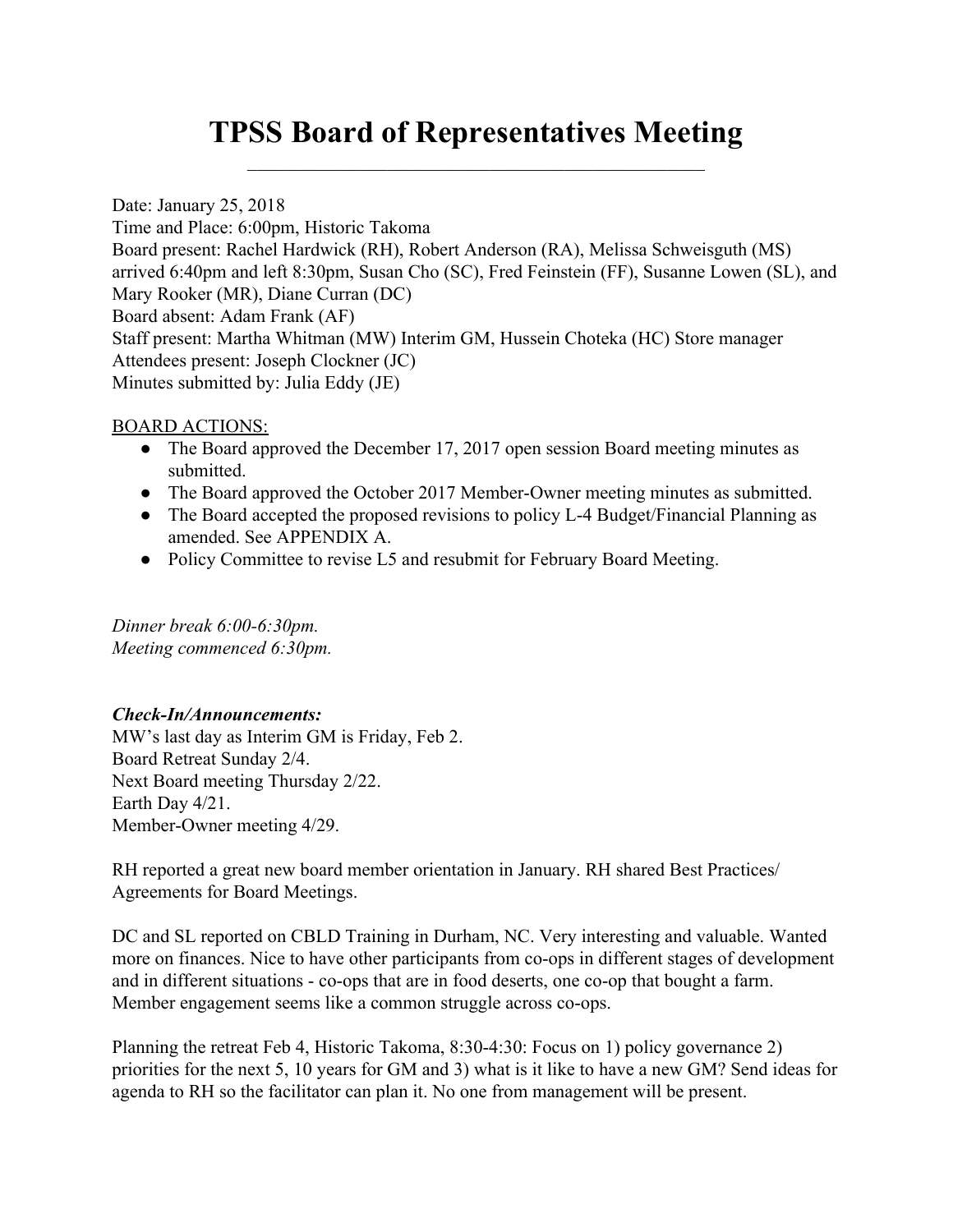FF requests of the facilitator more interaction than presentation.

### *Open Member Forum:*

Guest JC was on the board 15 years ago for 10 years. Concerned about longevity of the Co-op at this time. He asked if members not on the Board can participate in committees. Was part of the GM search three times in the past. RH responded that members cannot participate in FAC or Personnel Committee, but otherwise committees are open.

MR brought a piece of member feedback: customer proposed selling Armenian wine. We carry Turkish wine but for political reasons might want to reconsider selling Armenian.

#### *Interim GM's Report:*

MW highlighted points to read in the GM Report. Sales have been going down. It's not the size of the shopping basket, but the customer count. We have suffered from out of stock items from UNFI. Might just be a bad month, but there is a trend. Use of MAD discount has gone up dramatically - used to be 1.5%, now 3% of sales. Membership has grown. Have loosened return policy. Thought about sending a communication about UNFI shortages that are outside the Co-op's control, but that can backfire if people think the store will be out of things. Management is moving forward with branding redesign – name, logo, website, etc.

## *Board committee updates:*

*Policy Committee:* L4 is back on the table with minor changes. GM proposed budget v. actuals every quarter, showing quarterly and year to date. RA suggests add "or performance" after ability in a \* section. L4 was approved with the changes.

L5 sent back to the Policy Committee for more revisions. It was suggested to add "projected" in front of income level, to seek a balanced budget.

*GM Search Committee:* discussed in closed session.

*Membership and Community Affairs Committee (MCAC):* MCAC proposes and Board agreed to host a semi-annual Membership Meeting on the afternoon of April 29<sup>th</sup>. Art Hop is the that weekend but ends around 3pm on Sunday.

SC is stepping down from MCAC.

*Open session adjourned at 7:25pm.*

#### *Committee Assignments:* Audit and Finance Committee: AF (Chair); RA, MS, SL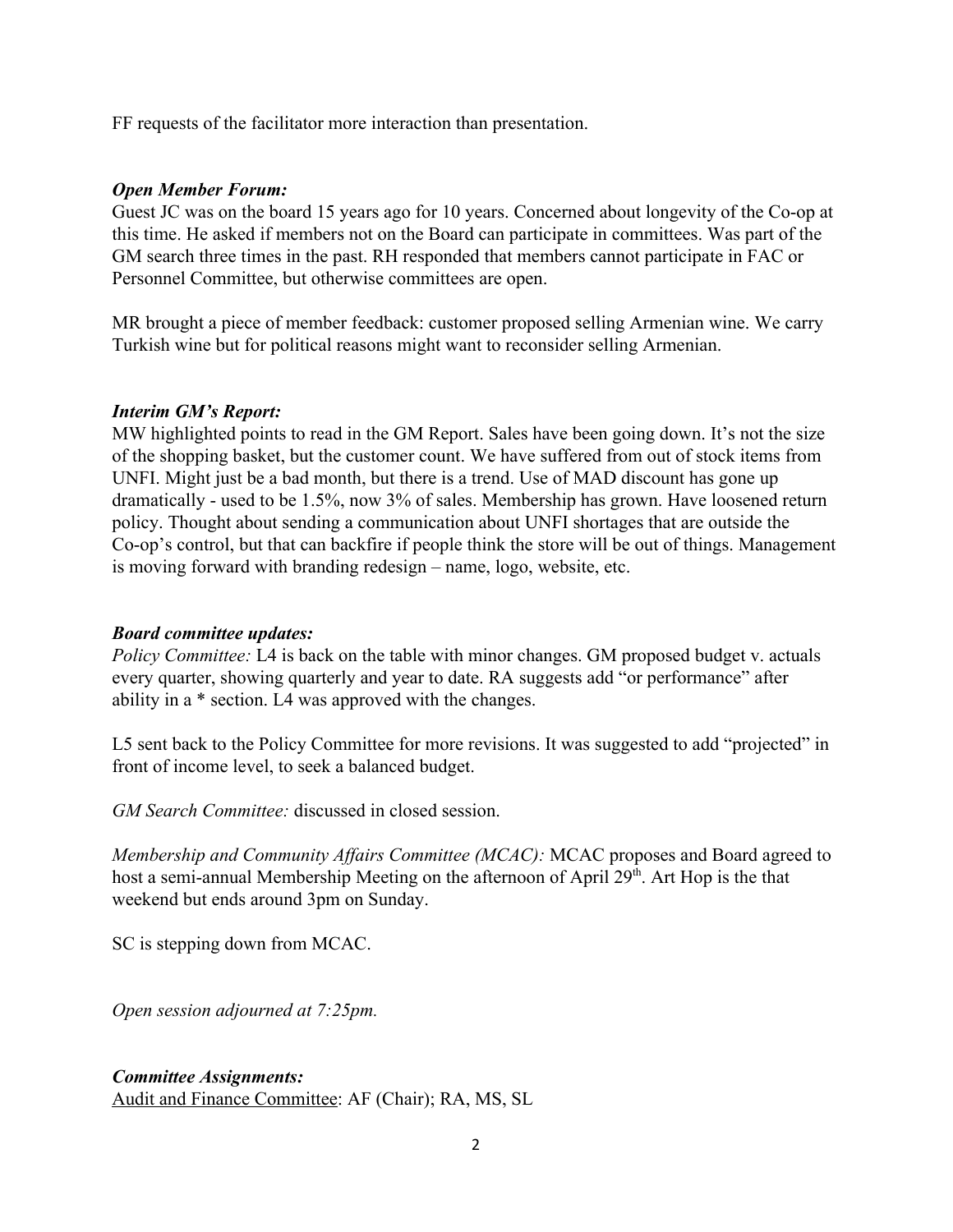Policy Committee: MS, SC, (Co-Chairs); AF, DC Membership and Community Affairs Committee: FF (Chair); MR, DC GM Search Committee: MS (Chair); MR, AF Nominations Committee: RH (Chair); AF, FF Personnel Committee: RH, RA, MR

|             | Dec        | Jan    | Feb | Mar | Apr | May | Jun | Jul | Aug | Sep | Oct | <b>Nov</b> |
|-------------|------------|--------|-----|-----|-----|-----|-----|-----|-----|-----|-----|------------|
| Anderson    | $\ast$     | $\ast$ |     |     |     |     |     |     |     |     |     |            |
| Curran      | ex         | $\ast$ |     |     |     |     |     |     |     |     |     |            |
| Cho         | $\ast$     | $\ast$ |     |     |     |     |     |     |     |     |     |            |
| Feinstein   | $\ast$     | $\ast$ |     |     |     |     |     |     |     |     |     |            |
| Frank       | ${\rm ex}$ | ex     |     |     |     |     |     |     |     |     |     |            |
| Hardwick    | $\ast$     | $\ast$ |     |     |     |     |     |     |     |     |     |            |
| Lowen       | $\ast$     | $\ast$ |     |     |     |     |     |     |     |     |     |            |
| Rooker      | $\ast$     | $\ast$ |     |     |     |     |     |     |     |     |     |            |
| Schweisguth | $\ast$     | $\ast$ |     |     |     |     |     |     |     |     |     |            |

# **Term 2017 Meeting Attendance:**

(ex=excused)

#### **Board Terms:**

| <b>Board Representative</b> | Term:                      | Term Ends: |  |  |
|-----------------------------|----------------------------|------------|--|--|
| Anderson                    | 1 year (consecutive term)  | 2018       |  |  |
| Curran                      | 3 years                    | 2020       |  |  |
| Cho                         | 3 years                    | 2019       |  |  |
| Feinstein                   | 3 years                    | 2019       |  |  |
| Frank                       | 3 years (consecutive term) | 2020       |  |  |
| Hardwick                    | 3 years (consecutive term) | 2019       |  |  |
| Lowen                       | 3 years                    | 2020       |  |  |
| Rooker                      | 2 years                    | 2018       |  |  |
| Schweisguth                 | 2 years                    | 2018       |  |  |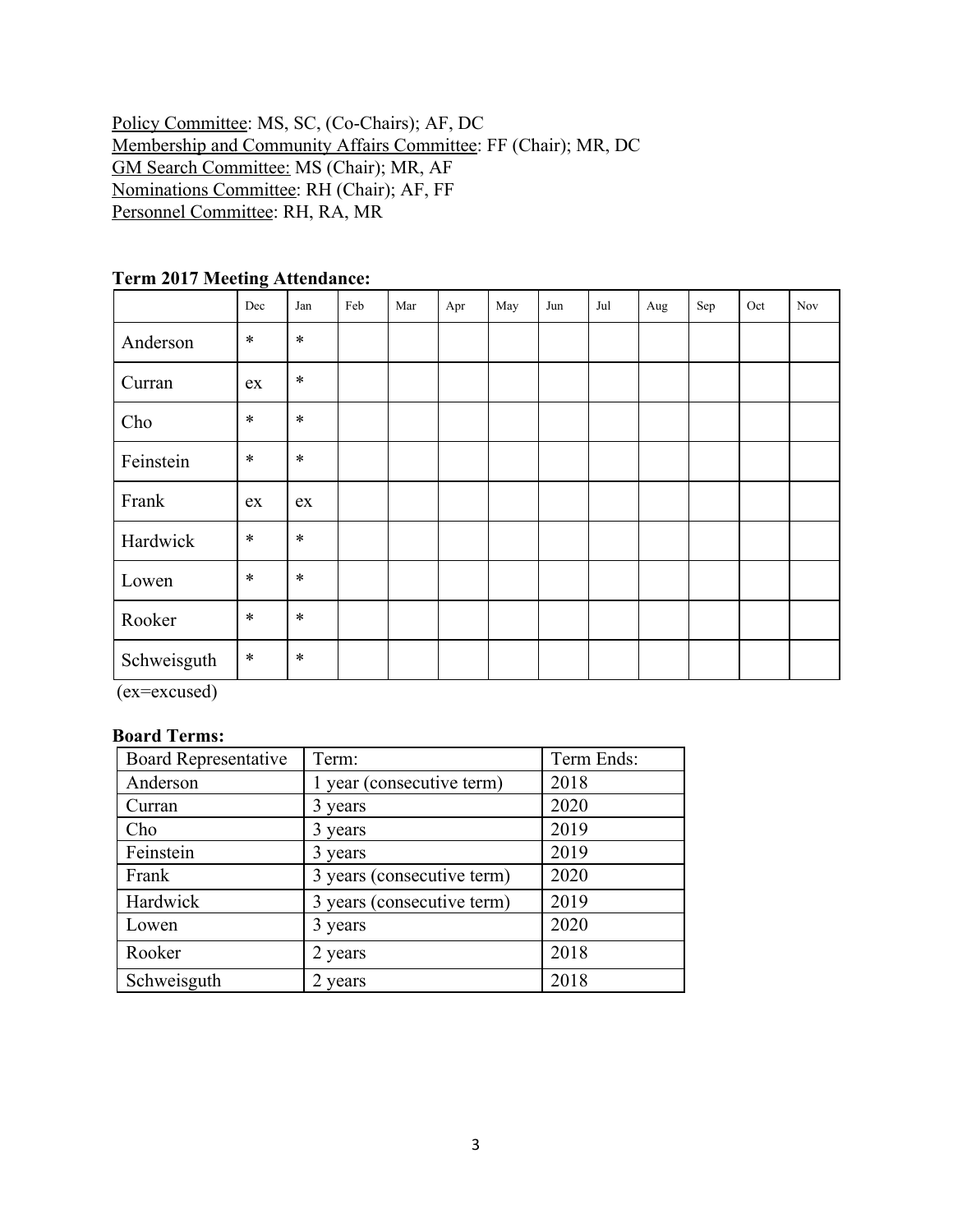## **APPENDIX A:**

Policy Title: L4 – Financial Conditions and Activities Adopted: July 2002 Last Revised: January 2018

With respect to the actual, ongoing financial conditions and activities, the General Manager (GM) must not cause or allow the Cooperative to be unprepared for future opportunities, the development of fiscal jeopardy, or key operational indicators to be below average for our industry. The GM must not:

1. Allow sales growth to be inadequate.\*

- 2. Allow operations to generate an inadequate net income.
- 3. Allow liquidity (the ability to meet cash needs in a timely and efficient fashion) to be insufficient.
- 4. Allow solvency (the relationship of debt to equity) to be insufficient.
- 5. Allow growth in ownership and member-owner paid-in equity to be insufficient.

6. Default on any terms that are part of the Cooperative's loans.

7. Allow late payment of contracts, payroll, loans, or other financial obligations.

8. Incur debt other than trade payables or other reasonable and customary liabilities incurred in the ordinary course of doing business.

9. Acquire, encumber, or dispose of real estate.

10. Allow tax payments or other government-ordered payments or filings to be overdue or inaccurately filed.

11. Use restricted funds for any purpose other than that required by the restriction.

12. Allow financial record keeping systems to be inadequate or out of conformity with Generally Accepted Accounting Principles (GAAP).

Monitoring: This policy will be monitored in several ways:

- 1. The GM will provide a quarterly report to show compliance with all above limitations.
- 2. Financial reports will be made available to the Board and the Audit and Finance Committee on the following schedule:

Annually, after the close of the fiscal year and in time for the annual report to member-owners:

-10-year trends (by year) of: annual sales, net income, cash, days cash on hand, total debt to equity ratio, current ratio.

-10-year trends (by year), a balance sheet showing: current assets, fixed assets, other assets, current and long-term liabilities, member-owner equity, patronage dividend, and earnings.

-A data-based comparison of our financial performance to comparable consumer food cooperatives.

Quarterly – reports should be sent in time for the Audit and Finance Committee meeting the second month after completion of inventory every quarter (i.e., within two months of the end of the quarter):

-5-year trends (by quarter) of margin minus labor, sales/labor hour, inventory turnover, sales growth, EBITDAP, net income as percent of sales, the current ratio, the quick ratio, debt-to-equity ratio, number of member-owners, member-owner paid-in equity.